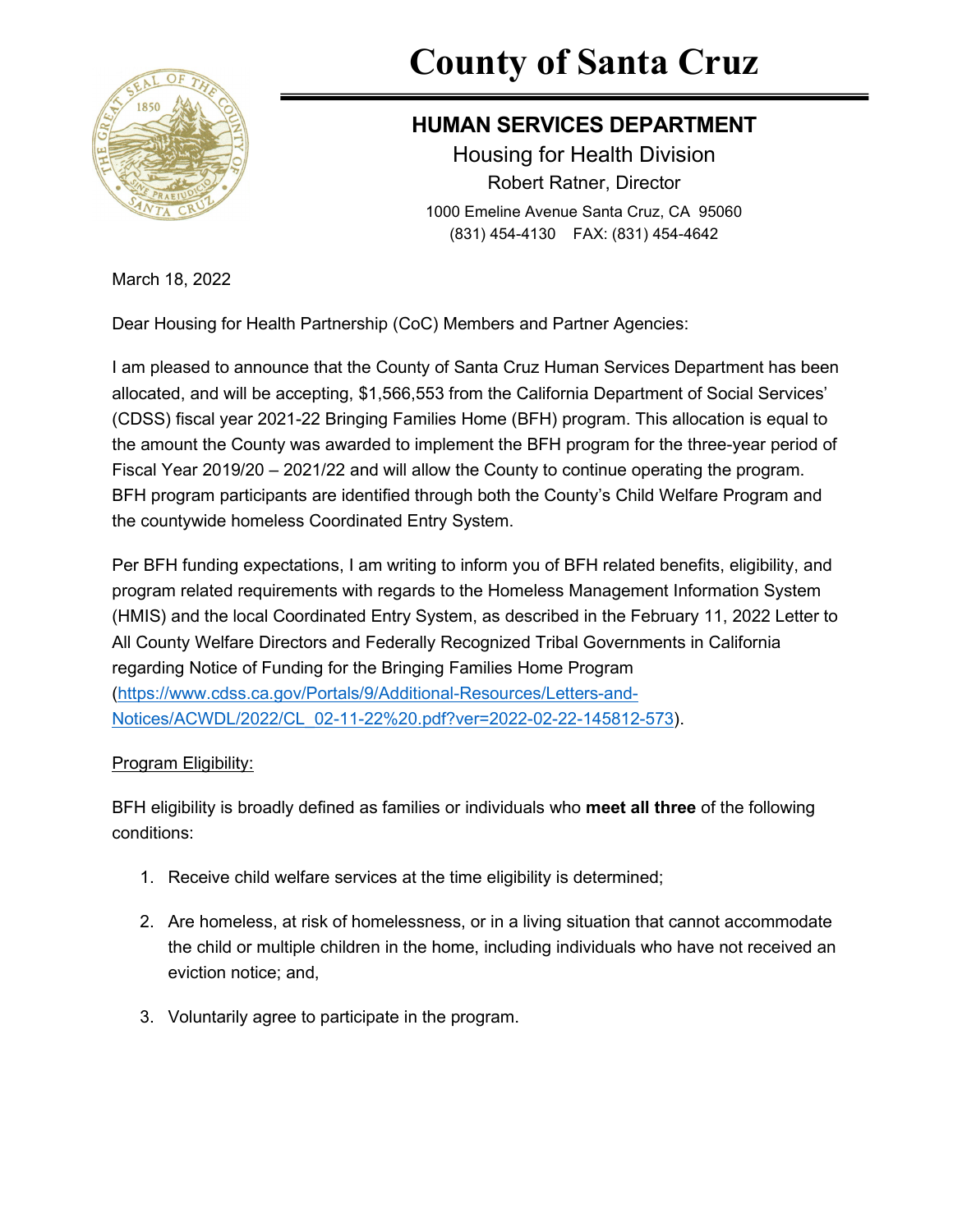Consistent with homeless assistance best practice, CDSS requires programs to utilize an equitable and structured assessment and screening processes to prioritize services for families with the highest service needs and vulnerabilities.

#### Program Design and Benefits:

The BFH core service components are detailed below and used to support the delivery of evidence-based and promising housing models such as rapid re-housing, supportive housing, or homelessness prevention services. The following service types may overlap and may not be considered mutually exclusive:

- **Housing-Related Case Management:** Should be person-centered, trauma-informed, and complement and coordinate with, but not replace or supplant, child welfare service plans, including court-ordered case plans. Activities may include coordinating a family's housing service plan, assisting in the identification of available supports related to housing stability, and providing in-depth problem solving related to housing stability.
- **Housing Navigation:** Assists participating individuals and families in finding, applying for, securing, and moving into, interim and permanent housing, as needed.
- **Housing-Related Direct Financial Assistance:** Includes rental assistance, security deposit assistance, utility payments, moving cost assistance, and interim housing assistance while housing navigators are actively working with program participants to secure permanent housing options.
- **Housing Stabilization:** Includes ongoing tenant engagement, case management, public systems assistance, legal services, credit repair assistance, life skills training, and conflict mediation with landlords and neighbors. Housing stabilization services support, once housed, a family's housing is safe, sustainable, and supports the safety and wellbeing of children

### Collaboration and Integration Requirements:

CDSS requires BFH grantees to collaborate and coordinate with the greater housing and homelessness response system, including participation in the local homeless Continuum of Care (CoC) and local Coordinated Entry System (CES). BFH services must be in coordination with other services provided by child welfare services or tribes, family resource centers, family courts, and other service providers dedicated to the stability and wellbeing of the family. These may include but are not limited to, behavioral health and emergency response systems, educational systems, domestic violence agencies, juvenile dependency courts, legal aid organizations, and other relevant networks to maximize available funding and connect